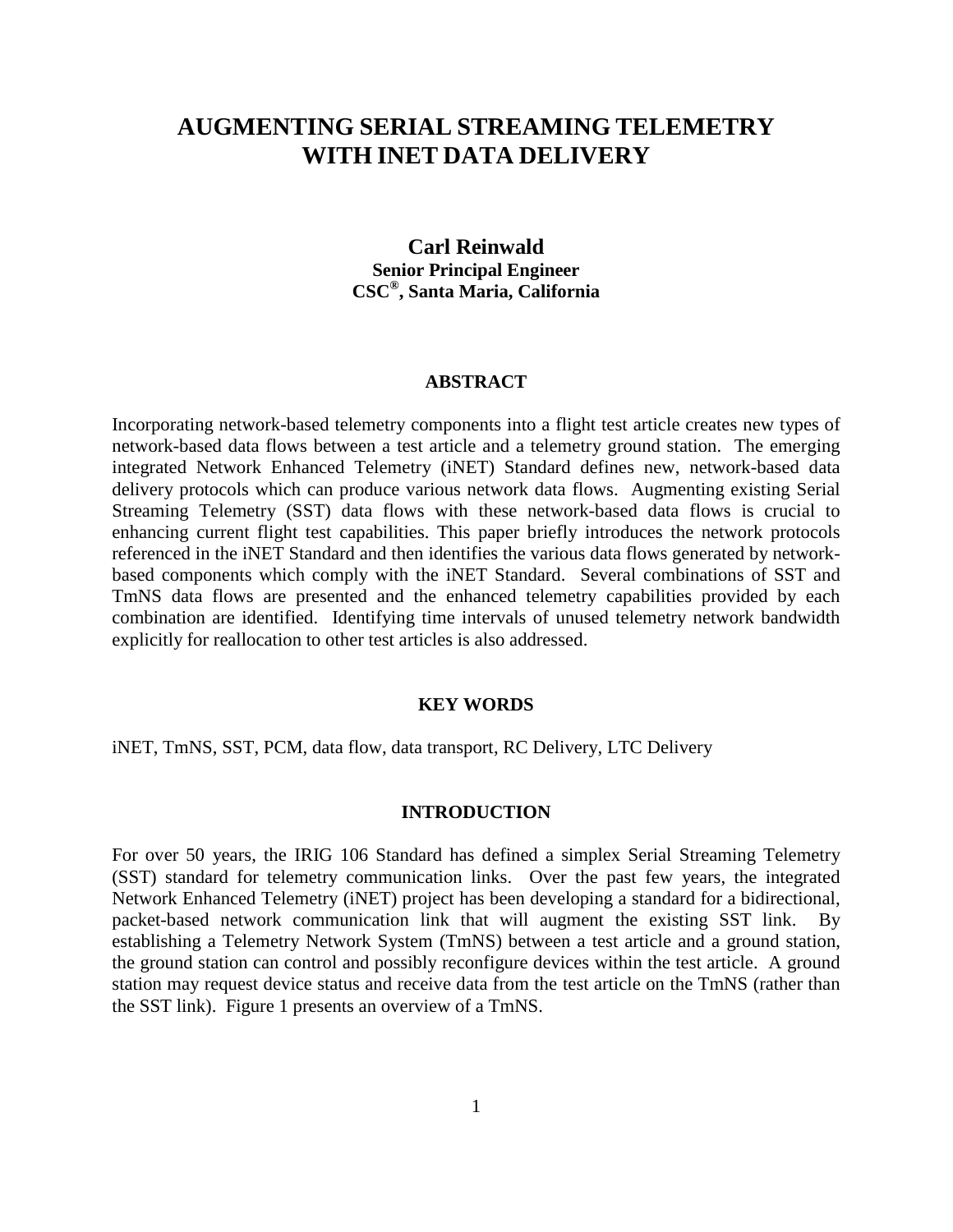

**Figure 1. Telemetry Network System (TmNS) Overview.**

The practical ramifications of establishing a TmNS between a test article and a ground station are numerous including the potential for lossless telemetry, efficient spectrum utilization, and remote control of test article acquisition equipment. This paper focuses on the new, networkbased data flows made available by implementing a TmNS. Before identifying these network data flows, this paper presents a brief overview of the network protocols specified by the iNET Standard. Several types of test-article-to-ground-station TmNS data flows are presented along with some of the new capabilities that a TmNS makes available to the flight test community.

### **NETWORK DATA TRANSPORT PROTOCOLS**

The iNET Standard defines a TmNS Data Message as a "container" for encapsulating data (measurement data, bus data, etc.). To propagate these messages across a packet-switched network, the TmNS uses the Internet Protocol (IP) Suite. The iNET Standard specifies two data transport protocols for data delivery on the network: Transmission Control Protocol (TCP) and User Datagram Protocol (UDP). For network delivery, each TmNS Data Message is encapsulated in either one or more TCP segments or one UDP datagram; each TCP segment or UDP datagram is then encapsulated into an IP packet (see Figure 2).



**Figure 2. TmNS Data Message Data Transport Encapsulation.**

TCP provides a reliable, connection-oriented protocol for data transport on a packet-switched network. TCP ensures proper ordered delivery of data and automatically detects and retransmits lost packets. The iNET Standard defines *Reliability Critical (RC) Delivery Protocol* as TmNS Data Messages transported via TCP. TCP provides a relatively "robust" protocol that requires network overhead to perform reliable data delivery. However, TCP"s mechanism for the retransmission of lost packets introduces a potential for large and unknown data latencies. If a packet is lost, TCP retransmits the lost packet resulting in a packet data latency that is nondeterministic and is affected by the network link integrity.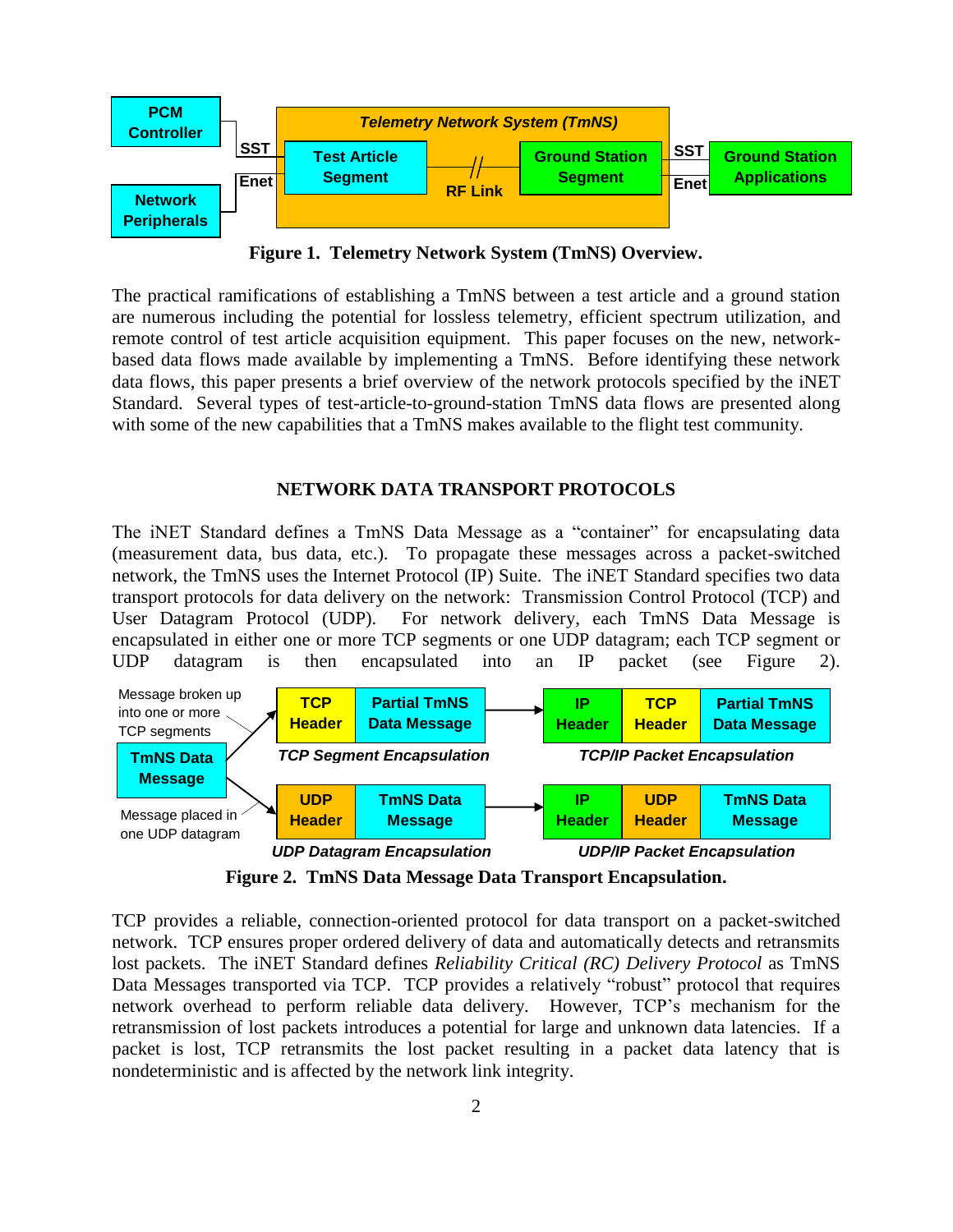Since the majority of telemetry applications require low latency, deterministic data transport, the iNET Standard also defines *Latency / Throughput Critical (LTC) Delivery Protocol* as TmNS Data Messages transported via UDP. UDP provides a lightweight protocol as compared to TCP resulting in a simple, connectionless transmission model that does not guarantee data delivery or data ordering. Transporting TmNS Data Messages via LTC data delivery provides low latency data transport, but data delivery is not guaranteed. The iNET Standard also specifies the use of UDP/IP multicast which supports multiple data consumers of the same datagram. A data producer writes a single datagram to a multicast address and port. Multiple data consumers can subscribe to that multicast address and port to receive the same datagram. This lightweight protocol coupled with multicast support makes UDP more attractive for latency sensitive data delivery than the more "robust" connection-oriented TCP.

In summary, LTC data delivery is implemented via UDP/IP (nominally UDP/IP multicast) which provides relatively low data latency, data can be sent to multiple consumers efficiently, but data delivery is not guaranteed. RC data delivery is implemented via TCP/IP which provides reliable data delivery but data latency is nondeterministic and network overhead is greater than LTC data delivery.

### **TmNS DATA FLOWS**

In the TmNS vernacular, an End Node is a data producer or consumer. A typical data producing End Node would be a Data Acquisition Unit (DAU); one type of data consuming End Node would be a TmNS Data Recorder (records TmNS Data Messages). A ground station is also considered a data consuming End Node and can receive TmNS Data Messages from other End Nodes. When a data consuming End Node receives data from a data producing End Node, a TmNS data flow is established. Although there are only two data transport protocols (LTC and RC), several types of TmNS data flows can be identified. There are three types of LTC data flows:

- LTC-AQ Acquisition TmNS Data Messages that originate directly from an acquisition source (ex: DAU)
- LTC-NAQ Non-Acquisition TmNS Data Messages which do not originate directly from an acquisition source (ex: simulator generated or playback from a recorder)
- LTC-REL Relayed TmNS Data Messages, an RC data flow transformed into an LTC data flow for purposes of relaying messages

There are two types of RC data flows:

- RC-DR Data Retrieval, TmNS Data Messages retrieved from a TmNS recording unit
- RC-NRT Near Real-Time TmNS Data Messages, an LTC data flow transformed into an RC data flow for reliable data transport

Figure 3 illustrates the paths of each of these TmNS data flows.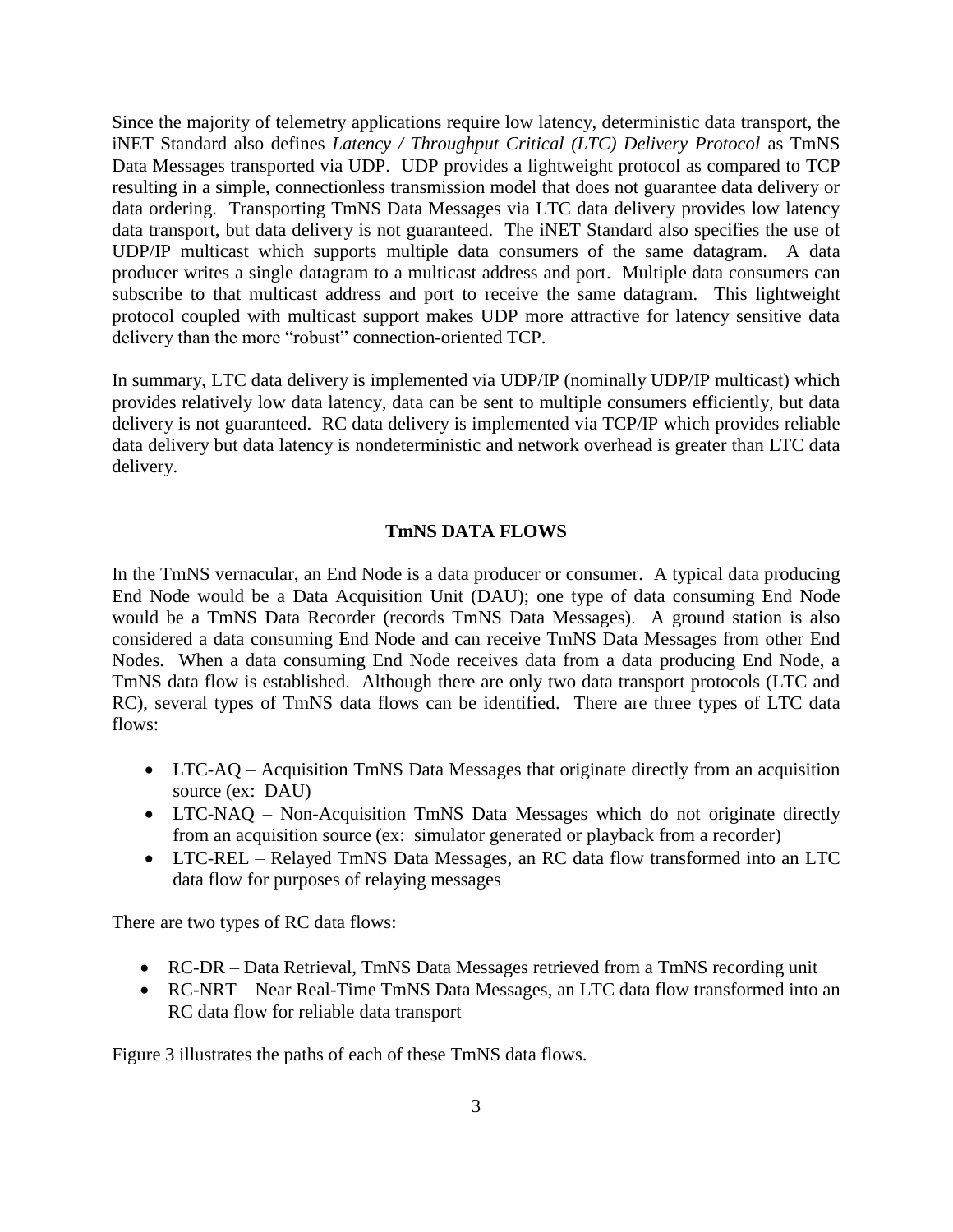

**Figure 3. TmNS Data Flows.**

End Nodes multicast TmNS Data Messages onto the Test Article Subnet. Any End Node can receive these messages by subscribing to the corresponding multicast address and port. An LTC-AQ data flow is established when one End Node multicasts data to a particular multicast address and port and another End Node subscribes to the same multicast address and port. When a ground application subscribes to a particular multicast address and port, this routing information is added to both routers to enable the corresponding LTC-AQ data flow from the Test Article Subnet to the Ground Station Subnet (and ultimately to the ground application). If no ground application subscribes to a particular multicast address and port, the Test Article Router will not propagate the corresponding data through the router. In other words, an LTC-AQ data flow through the TmNS Transceiver is not established unless at least one ground application subscribes to the corresponding multicast address and port. This multicast publish and subscribe mechanism prevents unnecessary transmission of test article data to the ground station.

A TmNS Recorder on the test article can receive a particular LTC-AQ data flow by subscribing to a multicast address and port, and then subsequently record that LTC-AQ data flow. When a ground application requires data from the test article recorder, the ground application establishes an RC session with the recorder and an RC-DR data flow is established from the recorder to the ground. This TmNS-enabled capability to retrieve recorded data from a test article recorder during a test is a fundamental enhancement to the current unidirectional SST.

As mentioned in the Network Data Transport Protocols section, LTC-AQ data flows provide low latency data delivery but do not guarantee data delivery and data loss may occur. Since RC data flows do guarantee data delivery, a user now has the option to accept a non-deterministic amount of latency for a specific data set in order to guarantee receipt of that data. The RC-NRT ("Near Real Time") data flow provides this functionality; RC-NRT is the result of transforming an LTC data flow (nominally LTC-AQ) into an RC data flow. An LTC-to-RC Adapter subscribes to multicast addresses to receive TmNS Data Messages via an LTC-AQ data flow. The received data is immediately written to an existing RC session resulting in a TmNS Data Message flow using TCP that guarantees data delivery. (There are operational limitations of TCP that reduces the term "guarantees" to "guarantees under specific operating conditions".) Under nominal conditions, TCP will retransmit lost data packets resulting in a lossless data transfer. RC-NRT data flows provide one critical part of a mechanism for achieving lossless telemetry between a test article and a ground station over an imperfect RF link.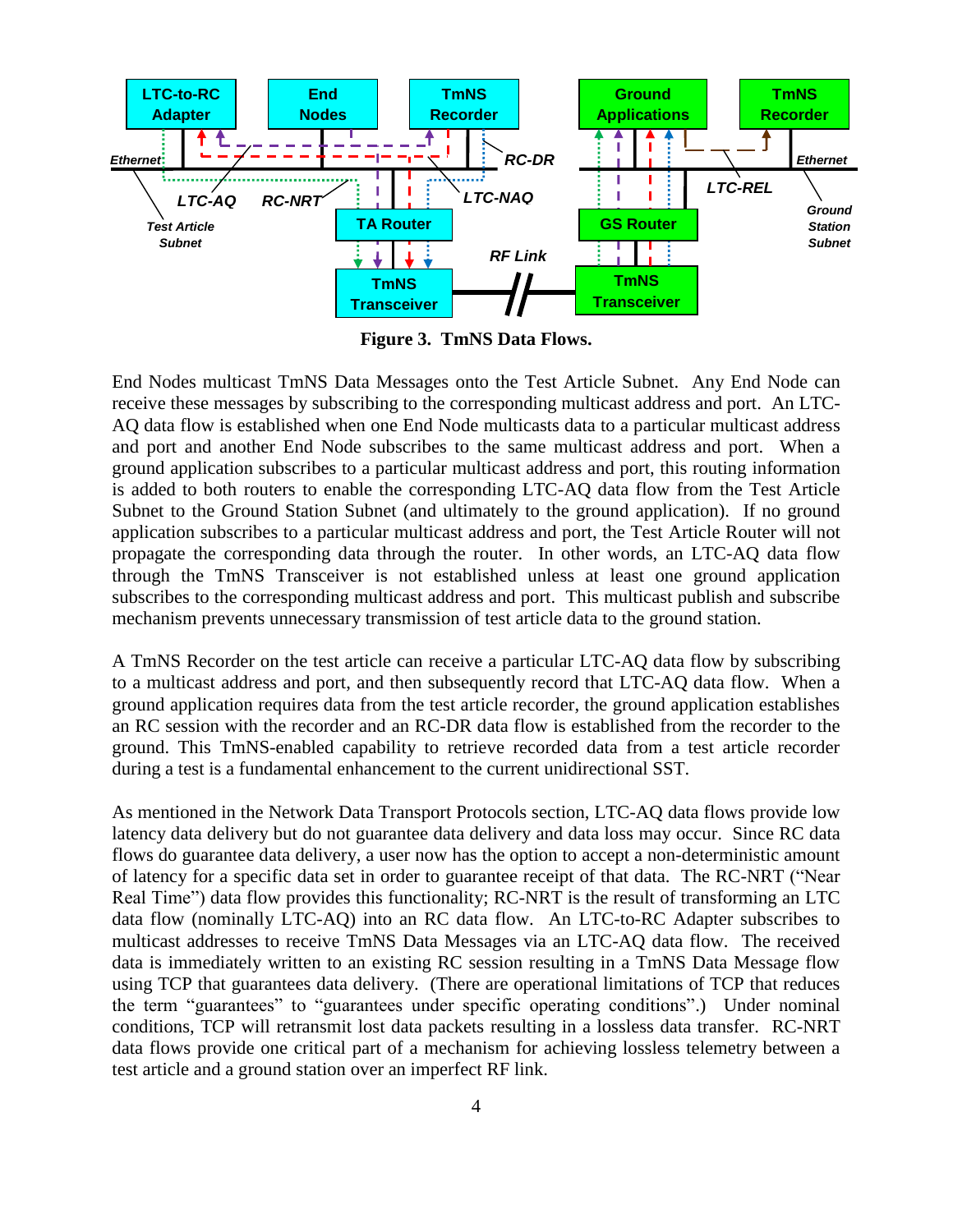LTC-NAQ data flows are identical to LTC-AQ data flows except the data source is not directly from an acquisition source. One example of an LTC-NAQ data flow source is a simulator generating an LTC data flow to exercise the system. Another possible LTC-NAQ data flow source is a TmNS Recorder that has the capability to playback recorded TmNS Data Messages as an LTC data flow (nominally TmNS Recorders playback data as RC data flows). Both of these LTC data flows are different than the "normal" LTC-AQ data flows and have been categorized together as the LTC-NAQ data flows.

The LTC-REL data flow is simply the inverse of an RC-NRT data flow. An application (typically a ground application) establishes an RC session with an End Node on the test article. Since RC sessions are unicast (point-to-point), the only End Node that can receive the RC-DR data flow is the initiating ground application. But what if another application requires the same RC-DR data flow? For example, a ground recorder needs to record all received RC-DR data flows. To satisfy the ground recorder, the ground application receiving the RC-DR data flow can immediately multicast the same data. The ground recorder can then subscribe to the corresponding multicast address and port and an LTC-REL data flow is established between the ground application and the ground recorder.

The three principle TmNS data flows that appear across an RF link during a test are

- LTC-AQ Data that originates directly from an acquisition source (ex: DAU)
- RC-DR Data Retrieval, data retrieved from a TmNS recording unit (ex: recorder)
- RC-NRT Near Real-Time data, usually originating from an LTC-AQ data flow

The other data flows (LTC-NAQ and LTC-REL) will not be addressed further in this paper.

### **AUGMENTING SST WITH TmNS DATA FLOWS**

Adding the aforementioned TmNS data flows to an existing SST data flow creates new flight test capabilities currently unavailable with SST only implementations. This section explores various ways in which TmNS data flows might be added to a baseline test article configuration and then describes the resulting capabilities.

The baseline test article configuration, shown in Figure 4, consists of DAUs and a recorder being connected via a bus to a PCM controller. The PCM controller constructs PCM frames which are sent to an SST transmitter. The PCM controller may also propagate the PCM frames back to the recorder or a different PCM frame format may be sent to the recorder. For example, the recorder-bound PCM frames might contain all test parameters whereas the SST-bound PCM frames contain only a subset of the test parameters.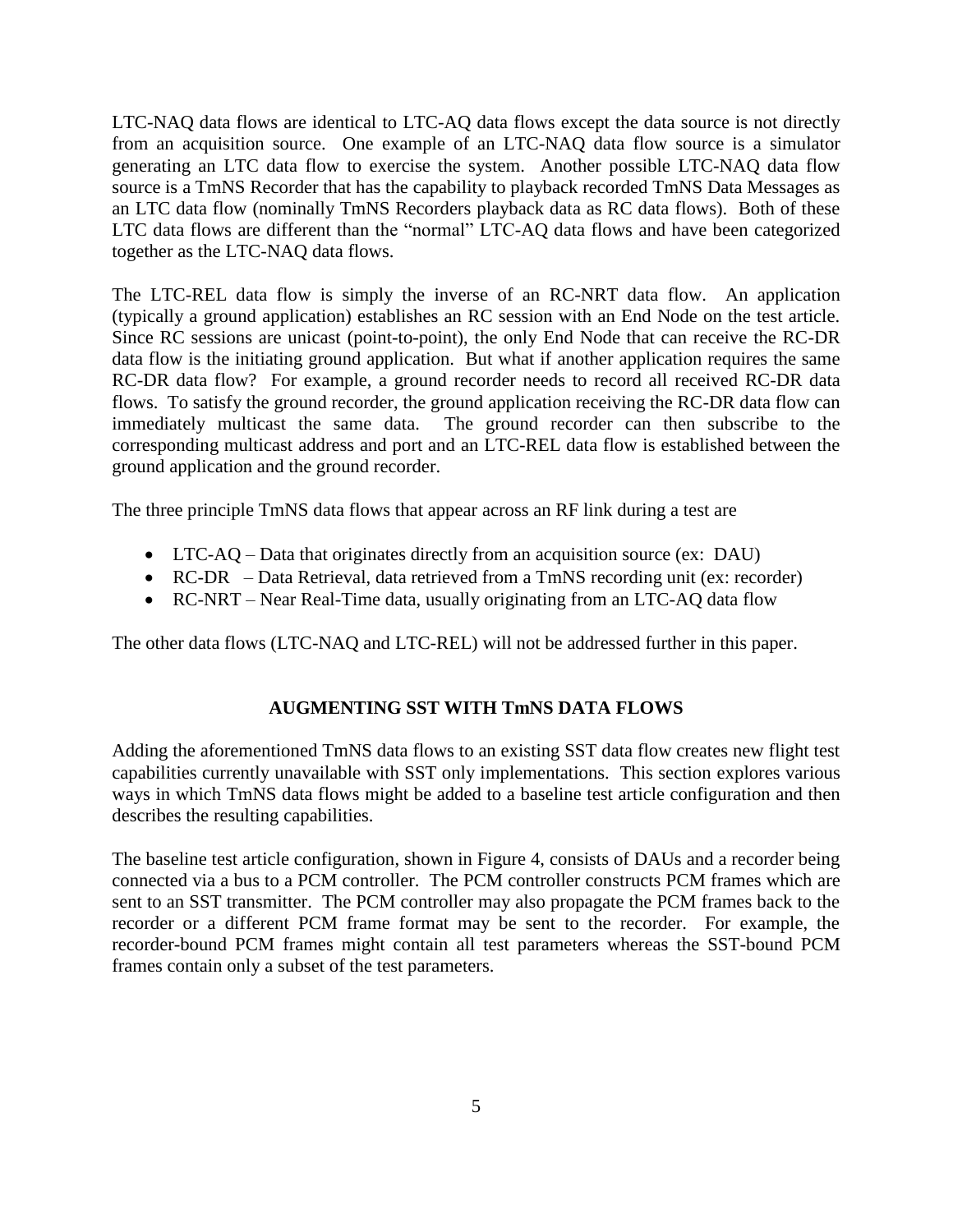

**Figure 4. Baseline Test Article Configuration – SST Data Flow Only.**

The first capability to add to the baseline configuration is support for lossless SST data (see Figure 5). When the SST RF link drops out, SST data is lost. Adding the capability to retrieve lost SST data from an onboard TmNS recorder provides one mechanism for establishing lossless SST data. Along with the test article TmNS transceiver and router, two End Nodes are required to perform this function:

- SST–TmNS Gateway: receives SST-bound PCM frames from the PCM controller, encapsulates the PCM data into TmNS Data Messages, and writes the messages onto the network
- TmNS Recorder: receives and records TmNS Data Messages and supports retrieval of selected TmNS Data Messages

PCM data destined for the SST transmitter is also routed to the SST-TmNS Gateway. The Gateway inserts the PCM data into TmNS Data Messages which are then published to a specific multicast address and port. The TmNS Recorder subscribes to the same multicast address and port and a subsequent LTC-AQ data flow is established on the test article with PCM data contained inside the TmNS Data Messages (LTC-AQ, PCM Data). To retrieve missing SST data for an RF link dropout period, a Ground Station application establishes an RC session with the TmNS Recorder and retrieves the desired TmNS Data Messages (RC-DR, PCM Data) for that time interval. By receiving the majority of SST data via the SST link and the lost SST data via the RC-DR mechanism, a TmNS-equipped test article and ground station can provide lossless SST data to the flight test community with efficient use of the available RF link bandwidth.



**Figure 5. Add TmNS RC-DR (Data Retrieval) PCM Data Flows.**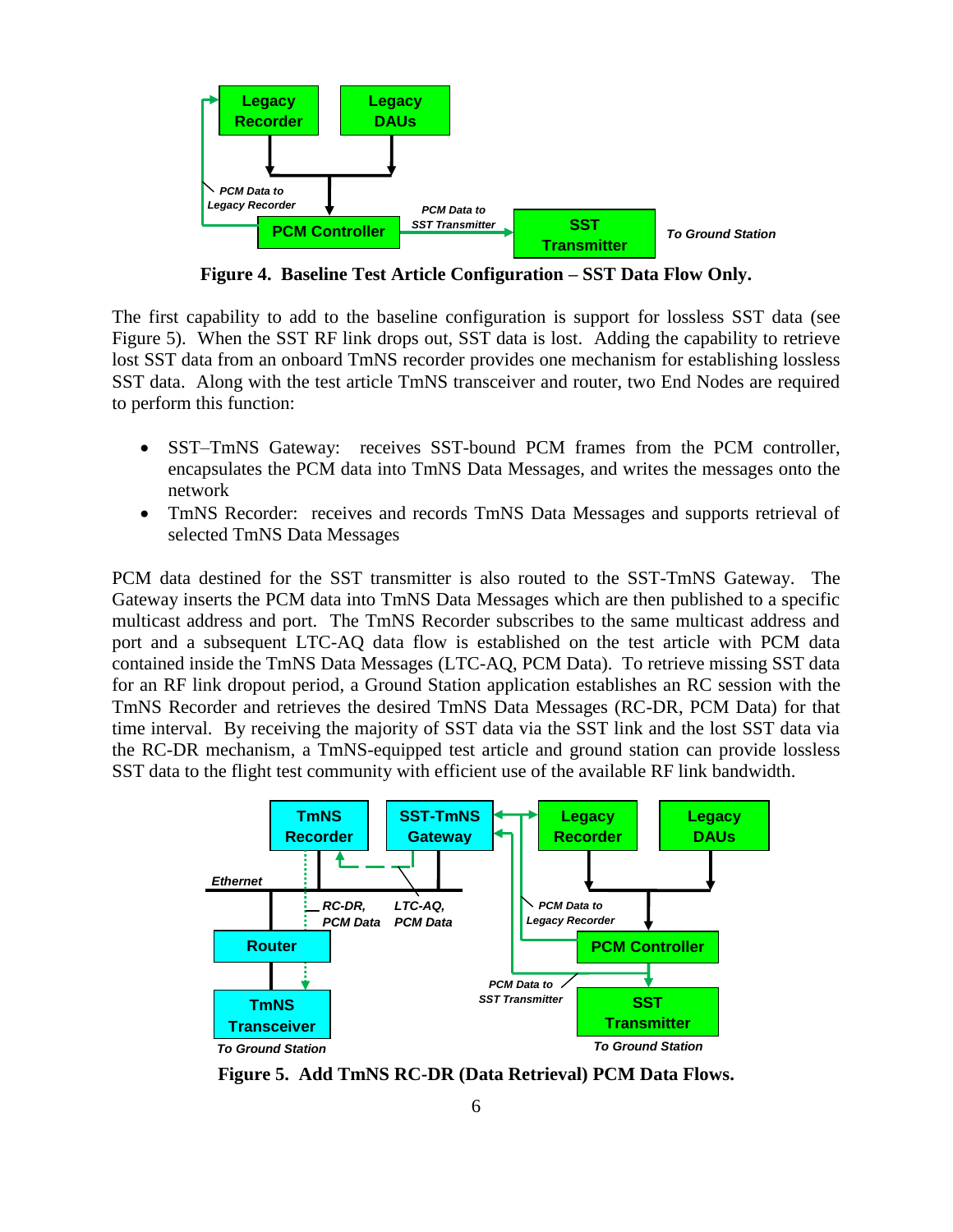Although providing lossless SST data is a considerable enhancement over traditional simplex SST, incorporating native TmNS End Nodes adds even more capabilities (see Figure 6). Native TmNS Data producing End Nodes (ex: DAUs) publish TmNS Data Messages to one or more multicast addresses and ports. When the TmNS Recorder subscribes to a particular multicast address and port, an LTC-AQ data flow is established with DAU data contained inside the TmNS Data Messages (LTC-AQ, DAU Data). If a ground station application subscribes to that multicast address and port, then an LTC-AQ data flow with DAU data will also exist between the End Node and the Ground Station.

For any End Node data recorded by the TmNS Recorder, a ground station application can initiate an RC session with the TmNS Recorder to retrieve the End Node data (RC-DR, DAU data). Retrieved data can either be lost TmNS Data Messages (received via LTC-AQ) or data that were never transported to the ground (retrieval of non-transmitted data). This capability to retrieve any recorded test article data at any time, regardless of whether the data was initially telemetered is another substantial enhancement to SST.

Measurement data from End Nodes that generate DAU data can also be inserted into PCM frames for transport via SST. The SST-TmNS Gateway becomes a bidirectional gateway where high priority TmNS data could be sent back to the PCM controller for incorporation into PCM frames (see the red line data flows in Figure 6).



**Figure 6. Add TmNS LTC-AQ and RC-DR DAU Data Flows.**

The addition of an LTC-to-RC Adapter enhances the TmNS by providing an RC-NRT data flow (as described previously, see Figure 7). A ground station application initiates an RC session with the LTC-to-RC Adapter for a specific set of data. The LTC-to-RC Adapter would subscribe to one or more multicast addresses and ports to receive the requested LTC-AQ data flows. The Adapter would then immediately write each TmNS Data Message to the ground station application via the RC connection (this is an RC-NRT data flow).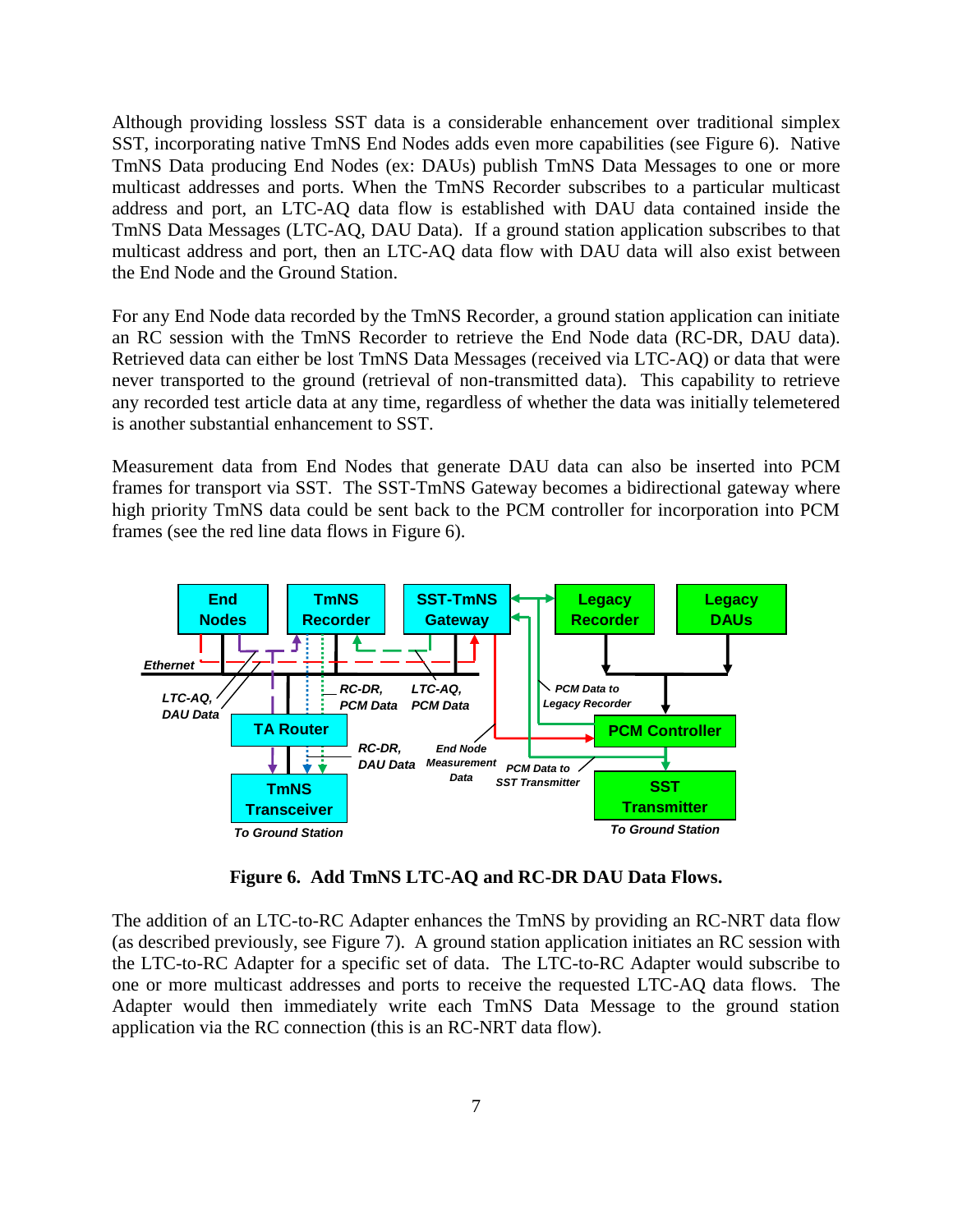

**Figure 7. Add LTC-to-RC Adapter and RC-NRT Data Flows.**

Under what situation would a ground station application prefer an RC-NRT data flow to an LTC-AQ data flow? Since the LTC data delivery protocol does not guarantee data delivery, obtaining lossless telemetry using LTC data delivery would also require executing RC data retrieval to retrieve TmNS Data Messages that were lost in transport. The combination of LTC-AQ with RC-DR provides one form of lossless telemetry of End Node data. Another approach is to change the LTC transport to an RC transport for selected End Node data. Since RC data delivery provides guaranteed data delivery, a user may be willing to accept a non-deterministic amount of latency for a specific data set in order to guarantee data delivery without needing to perform an RC data retrieval (RC-DR). A premise being made regarding the need for an LTC-to-RC Adapter is that typical data producing End Nodes will not have the sophistication to perform RC session management. Therefore the majority of End Nodes will only generate LTC-AQ data flows and will not support RC sessions. However, a TmNS Recorder would be an ideal place to incorporate an LTC-to-RC adapter.

To summarize: for minimal latency but potentially lossy data, use SST data transport for PCM data sources and use LTC-AQ data transport for TmNS data sources. For lossless SST data, use SST combined with RC data retrieval (RC-DR) to retrieve lost SST data from the TmNS Recorder. For lossless TmNS data, use LTQ-AQ combined with RC data retrieval (RC-DR) to retrieve lost TmNS data from the TmNS Recorder or incorporate an LTC-to-RC Adapter to generate an RC-NRT data flow.

### **CATEGORIZING DATA FOR DATA TRANSPORT**

Augmenting SST with TmNS data flows provides significant enhancements to current flight test capabilities. Categorizing the type of data for transport and then identifying the appropriate data transport mechanism (SST or TmNS) for each data category provides another step towards optimizing telemetry spectrum usage. This paper groups all telemetered data into one of the four following data categories (how telemetered data parameters are categorized and which parameters qualify for TmNS data transport are range and test specific):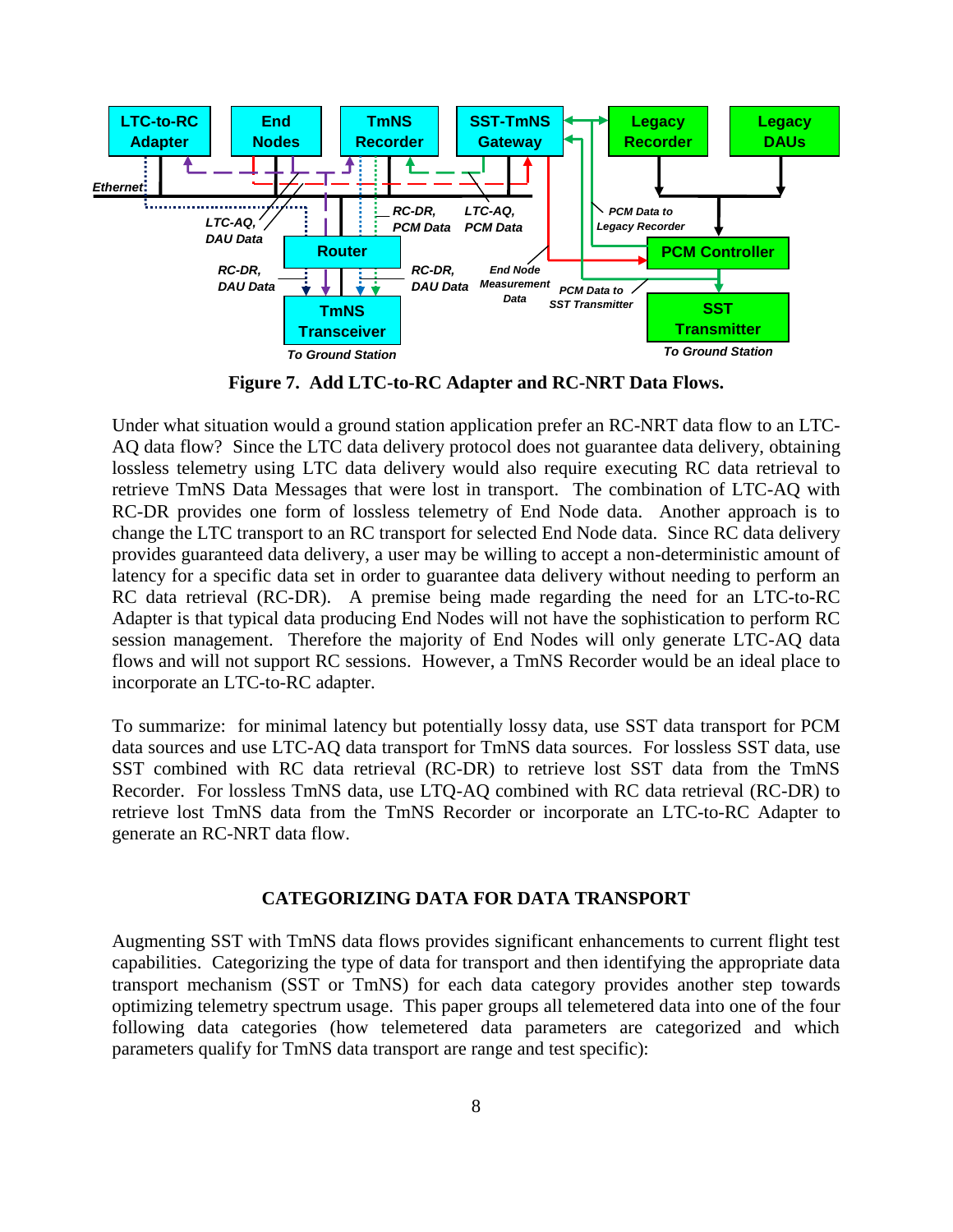- *Safety Critical Data* is monitored during the entire test and must arrive at the ground station with minimal latency. Examples: altitude and airspeed.
- **Test Critical Data** is also monitored during the entire test and must also arrive at the ground station with minimal latency. These parameters are not safety critical but are still deemed critical to the test being conducted. Example: flight conditions.
- *Discipline Data* falls into two sub-categories: parameters monitored during the entire test and parameters monitored only during specific time intervals. Example: propulsion.
- **Maneuver Data** is monitored only during the specific maneuver interval.

Figure 8 presents a typical test timeline for each data category. Data that is monitored during the entire test provides no opportunity for telemetry spectrum reallocation (since all data must be continuously transmitted). However, data that is monitored only during specific time intervals (some discipline data and maneuver data) provide windows of opportunity for telemetry spectrum reallocation (see the "Avail B/W" time intervals in Figure 8).

|                                        | ◀ Start Time                                               |             |              |                        | <b>TEST TIMELINE</b>       | End Time $\blacktriangleright$ |            |              |            |  |  |  |
|----------------------------------------|------------------------------------------------------------|-------------|--------------|------------------------|----------------------------|--------------------------------|------------|--------------|------------|--|--|--|
| Time<br>Interval $\blacktriangleright$ | <b>IM</b>                                                  | <b>MAN1</b> | <b>IM</b>    | <b>MAN2</b>            | <b>IM</b>                  | <b>MAN3</b>                    | <b>IM</b>  | <b>MAN4</b>  | <b>IM</b>  |  |  |  |
| <b>Data</b><br>Category                |                                                            |             |              |                        |                            |                                |            |              |            |  |  |  |
| <b>Safety</b><br><b>Critical</b>       | <b>SAFETY CRITICAL DATA MONITORED DURING ENTIRE TEST</b>   |             |              |                        |                            |                                |            |              |            |  |  |  |
|                                        |                                                            |             |              |                        |                            |                                |            |              |            |  |  |  |
| <b>Test</b><br><b>Critical</b>         | <b>TEST CRITICAL DATA MONITORED DURING THE ENTIRE TEST</b> |             |              |                        |                            |                                |            |              |            |  |  |  |
|                                        |                                                            |             |              |                        |                            |                                |            |              |            |  |  |  |
|                                        | DISCIPLINE DATA MONITORED DURING THE ENTIRE TEST           |             |              |                        |                            |                                |            |              |            |  |  |  |
| <b>Discipline</b>                      |                                                            |             |              |                        |                            |                                |            |              |            |  |  |  |
|                                        | <b>Avail</b><br><b>B/W</b>                                 |             | <b>Avail</b> | <b>DISCIPLINE DATA</b> |                            | <b>Avail</b>                   |            | <b>Avail</b> |            |  |  |  |
|                                        |                                                            |             | <b>B/W</b>   |                        |                            |                                | <b>B/W</b> |              | <b>B/W</b> |  |  |  |
| <b>Maneuver</b>                        |                                                            | <b>MAN1</b> |              | <b>MAN2</b>            | <b>Avail</b><br><b>B/W</b> | <b>MAN3</b>                    |            | <b>MAN4</b>  |            |  |  |  |

**IM** = Inter-maneuver time interval; **MAN n** = Maneuver time interval 'n'

**Avail B/W** = Time intervals where data is not being transmitted during the current test.

### **Figure 8. Test Timeline and Data Category Definitions.**

Transmitting data only when that data is needed for monitoring is unfamiliar to the current flight test community because SST forces all data categories to be merged into PCM frames for SST data transport. A TmNS does not require the merging of data categories for transport. Consequently, some telemetry spectrum could be shared between multiple test articles on an asneeded basis for data that does not have to be continuously transmitted (ex: some discipline data and maneuver data time intervals as shown in the "Avail B/W" time intervals in Figure 8). Figure 9 shows several possible combinations of SST data transport and TmNS data transport for the four data categories.